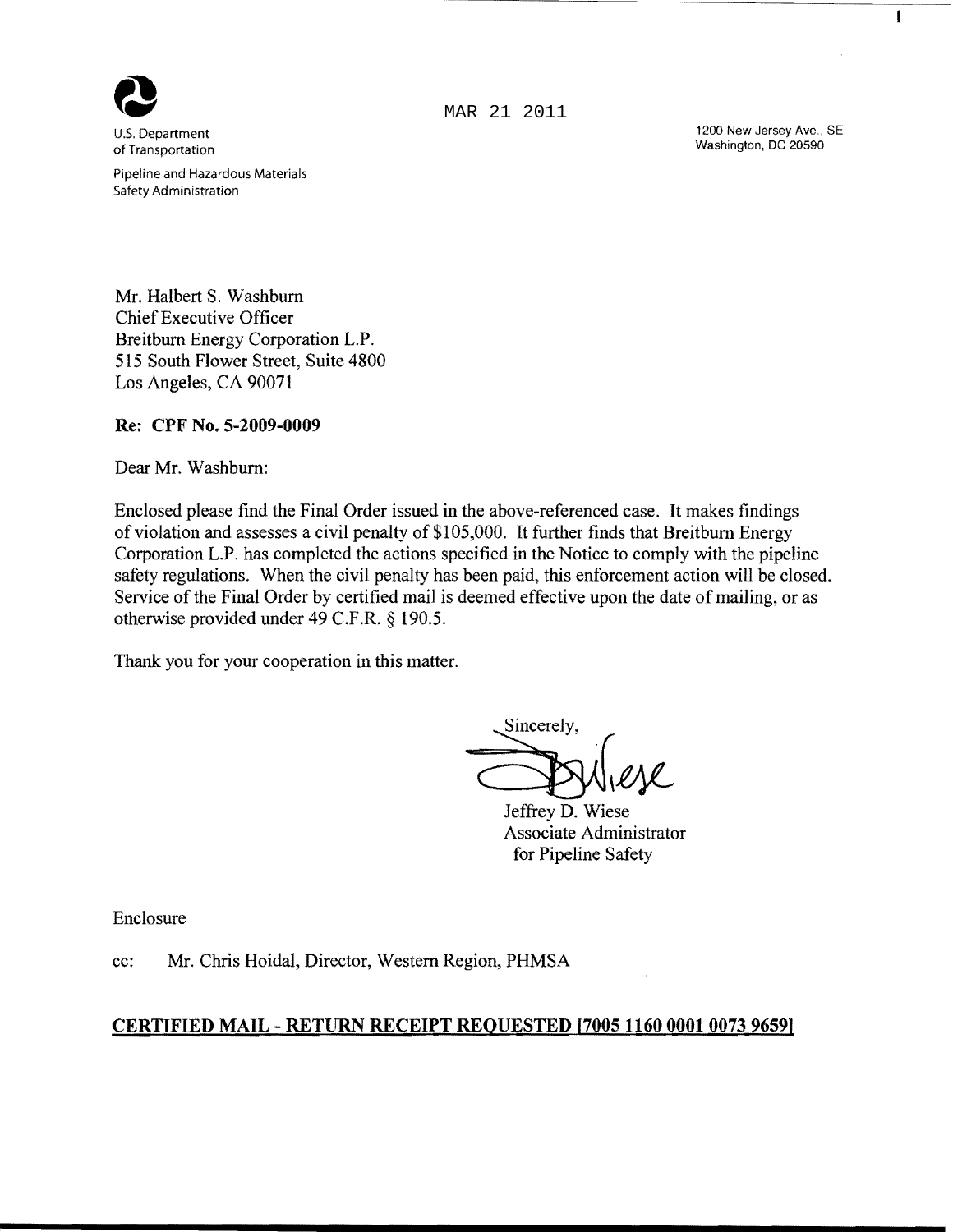## U.S. DEPARTMENT OF TRANSPORTATION PIPELINE AND HAZARDOUS MATERIALS SAFETY ADMINISTRATION OFFICE OF PIPELINE SAFETY WASHINGTON, D.C. 20590

)

)

)

)

In the Matter of

Breitburn Energy Corporation L.P.,  $\qquad \qquad$  CPF No. 5-2009-0009

Respondent. )

## FINAL ORDER

In June 2008, pursuant to 49 U.S.C. § 60117, a representative of the Pipeline and Hazardous Materials Safety Administration (PHMSA), Office of Pipeline Safety (OPS), conducted an onsite pipeline safety inspection of the facilities and records of Breitburn Energy Corporation L.P. (Breitbum Energy or Respondent) in Seal Beach, California. Breitburn Energy operates a 5-mile pipeline facility in that area on behalf of the Seal Beach Gas Processing Joint Venture.

As a result of the inspection, the Director, Western Region, OPS (Director), issued to Respondent, by letter dated January 8, 2009, a Notice of Probable Violation, Proposed Civil Penalty, and Proposed Compliance Order (Notice). In accordance with 49 C.F.R. § 190.207, the Notice proposed finding that Breitbum Energy had violated 49 C.F.R. §§ 192.465, 192.609, 192.619, 192.739, and 192.745 and proposed assessing a civil penalty of  $$105,000$  for the alleged violations. The Notice also proposed ordering Respondent to take certain measures to correct the alleged violations.

Breitbum Energy responded to the Notice by letter dated July 30, 2009 (Response). The company did not contest the allegations of violation, but offered explanations for its actions, and requested that the proposed civil penalty be reduced. Respondent did not request a hearing and therefore has waived its right to one.

# FINDINGS OF VIOLATION

The Notice alleged that Respondent committed violations of 49 C.F.R. Part 192, as follows:

Item 1: The Notice alleged that Respondent violated 49 C.F.R. § 192.465, which states, in relevant part: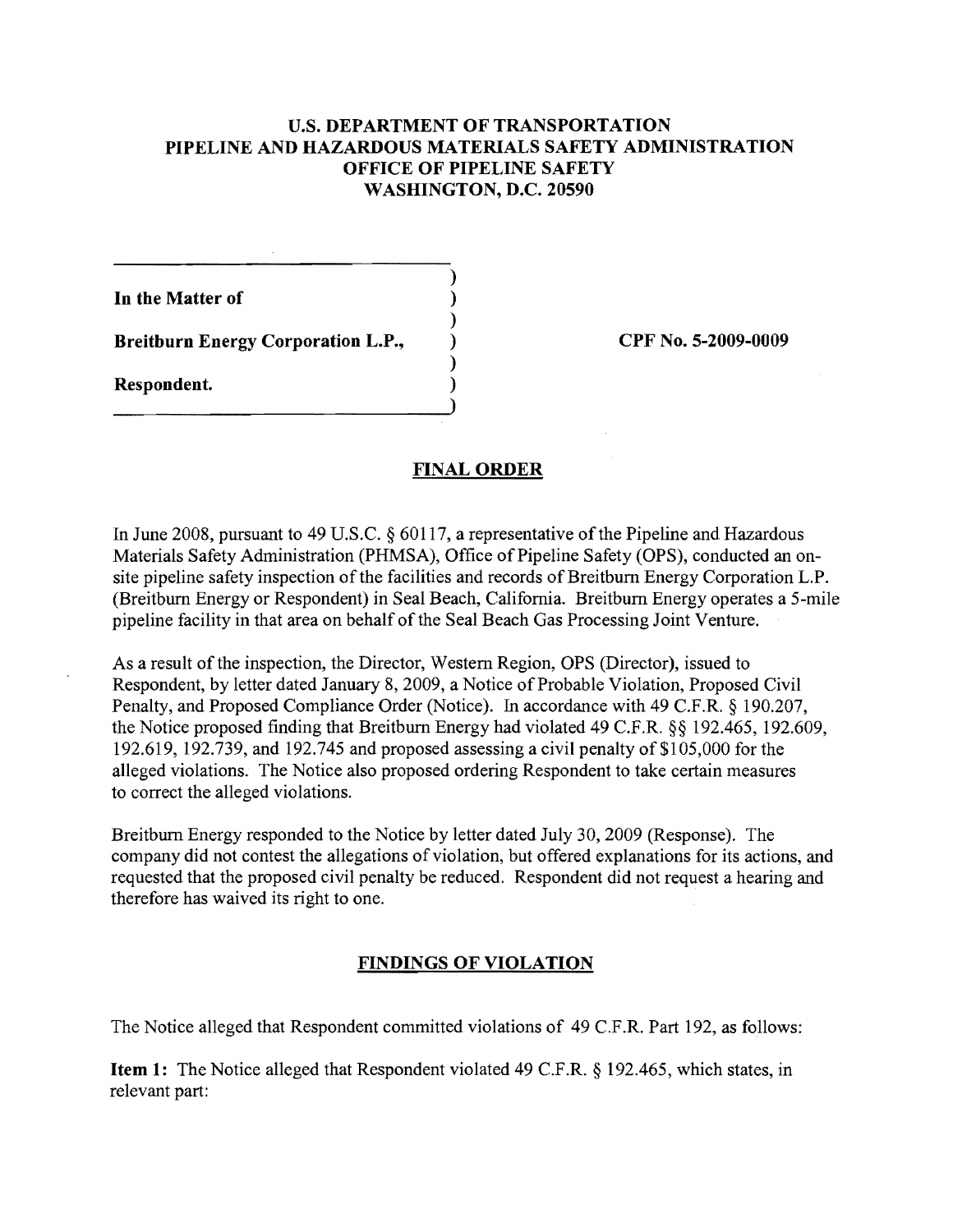### § **192.465 External** corrosion control: **Monitoring.**

 $(a)$ ....

(b) Each cathodic protection rectifier or other impressed current power source must be inspected six times each calendar year, but with intervals not exceeding 2 *Yz* months, to insure that it is operating.

The Notice alleged that Respondent violated 49 C.F.R. § 192.465 by failing to inspect a rectifier that provides impressed cathodic protection for its pipeline at least six times a year, with intervals not exceeding 2 *Yz* months. Specifically, the Notice alleged that, during the three years prior to the PHMSA inspection, Breitburn Energy only inspected that rectifier once a year, i.e., during the annual pipe-to-soil survey conducted by its third-party contractor.

In its Response, Breitburn Energy did not contest this allegation of violation, but explained that the employee responsible for maintaining its records had taken or destroyed all of those documents when he left the company. Respondent further stated that it was confident that the required inspection had occurred, even though it could not provide any of the required documentation.<sup>1</sup>

Breitburn Energy has an obligation to retain a record of each rectifier inspection for at least 5 years.<sup>2</sup> Without any rectifier inspection records, Breitburn Energy cannot demonstrate that the inspections occurred. Moreover, Breitburn Energy acknowledges that the employee responsible for conducting the inspections and maintaining the records made false statements about the performance of his duties. Accordingly, based upon a review of all of the evidence, I find that Respondent violated 49 C.F.R. § 192.465 by failing to inspect the rectifier at least six times per year, with intervals not exceeding 2 *Yz* months, for a period of three years.

**Item 2:** The Notice alleged that Respondent violated 49 C.F.R. § 192.609, which states:

§ **192.609 Change in class location: Required study.** 

Whenever an increase in population density indicates a change in class location for a segment of an existing steel pipeline operating at hoop stress that is more than 40 percent of SMYS, or indicates that the hoop stress corresponding to the established maximum allowable operating pressure for a segment of existing pipeline is not commensurate with the present class location, the operator shall immediately make a study to determine:

(a) The present class location for the segment involved.

(b) The design, construction, and testing procedures followed in the original construction, and a comparison of these procedures with those required for the present class location by the applicable provisions of this part.

(c) The physical condition of the segment to the extent it can be

Response at 2.

 $249$  C.F.R. § 192.491(c).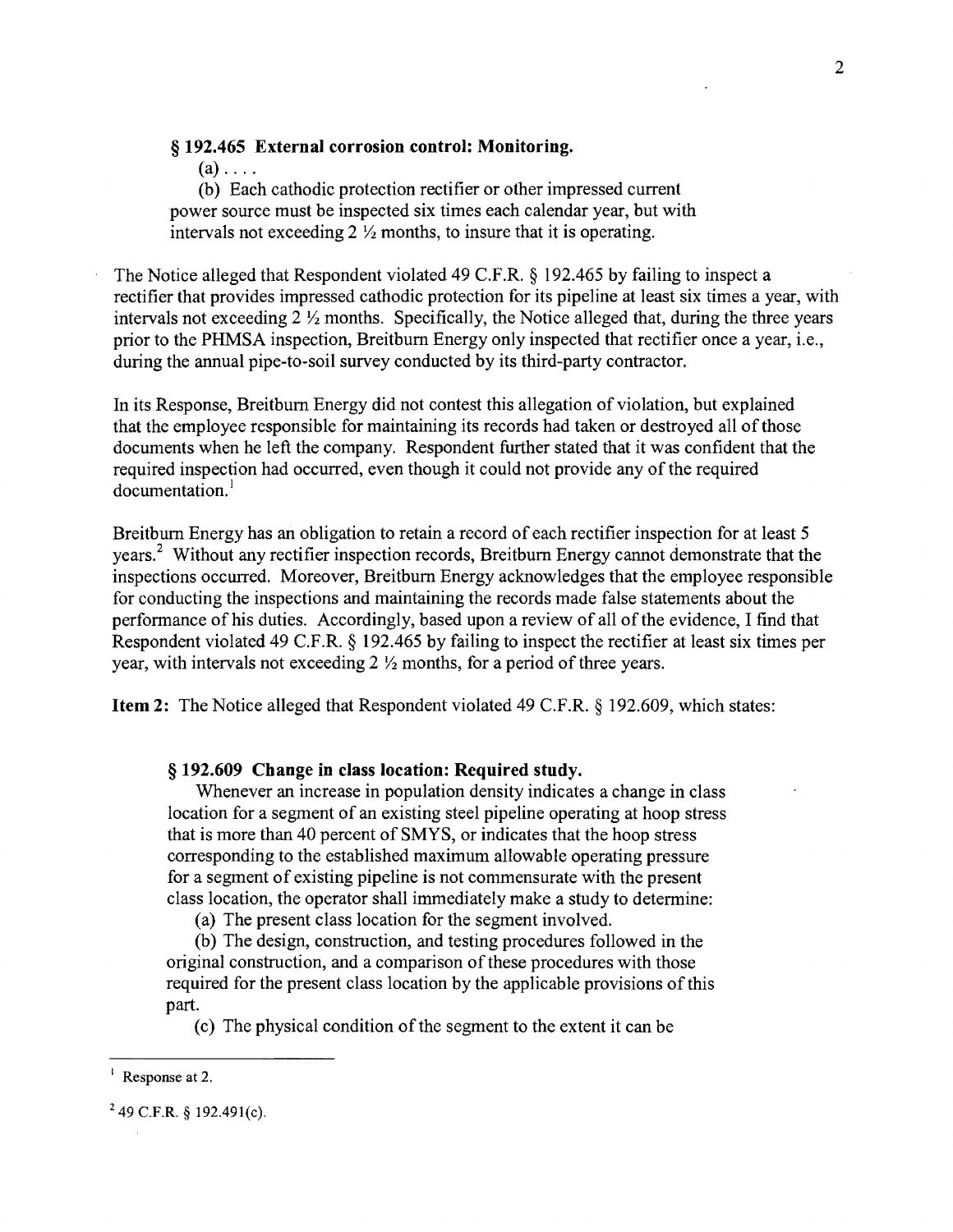ascertained from available records;

(d) The operating and maintenance history of the segment;

(e) The maximum actual operating pressure and the corresponding operating hoop stress, taking pressure gradient into account, for the segment of pipeline involved; and

(f) The actual area affected by the population density increase, and physical barriers or other factors which may limit further expansion of the more densely populated area.

The Notice alleged that Respondent violated 49 C.F.R. § 192.609 by failing to immediately make a study to determine the present class location for a portion of its pipeline. In particular, the Notice alleged that Breitbum Energy's records indicated the entire pipeline is in a Class 1 location, even though a short section of its pipeline is in a Class 3 location.

In its Response, Breitbum Energy explained that it has consistently maintained that a 0.97-mile portion of transmission line in its system is in a Class 3 location, and it included a copy of its 2008 Class Location Survey for its pipeline, which shows that this line is in a Class 3 location. 3 Respondent also explained that it has prepared an additional Class Location Survey and included it in its pipeline manual as an addendum.

The Class Location Survey submitted by Breitbum Energy is dated June 24, 2008, several days after the OPS on-site safety inspection occurred in this case. Therefore, that report does not show that Respondent had conducted a class location study prior to the inspection. Breitbum Energy did not submit any other evidence demonstrating that it had previously performed such study. Accordingly, based upon a review of all of the evidence, I find that Respondent has violated 49 C.F.R. § 192.609 by failing to conduct a class location study.

Item 3: The Notice alleged that Respondent violated 49 C.F.R. § 192.619, which states, in relevant part:

§ 192.619: Maximum allowable operating pressure: Steel or plastic pipelines.<sup>4</sup>

(a) Except as provided in paragraph  $(c)$  of this section, no person may operate a segment of steel or plastic pipeline at a pressure that exceeds the lowest of the following:

 $(1)$ ....

(2) The pressure obtained by dividing the pressure to which the segment was tested after construction as follows:

 $(i)$  ....

(ii) For steel pipe operated at 100 p.s.i. (689 kPa) gage or more, the test pressure is divided by a factor determined in accordance with the following table:

<sup>&</sup>lt;sup>3</sup> Class Location Survey, attached to Response.

<sup>4</sup> Section 192.619 was amended by the fmal rule published on October 17,2008 (73 FR 62148).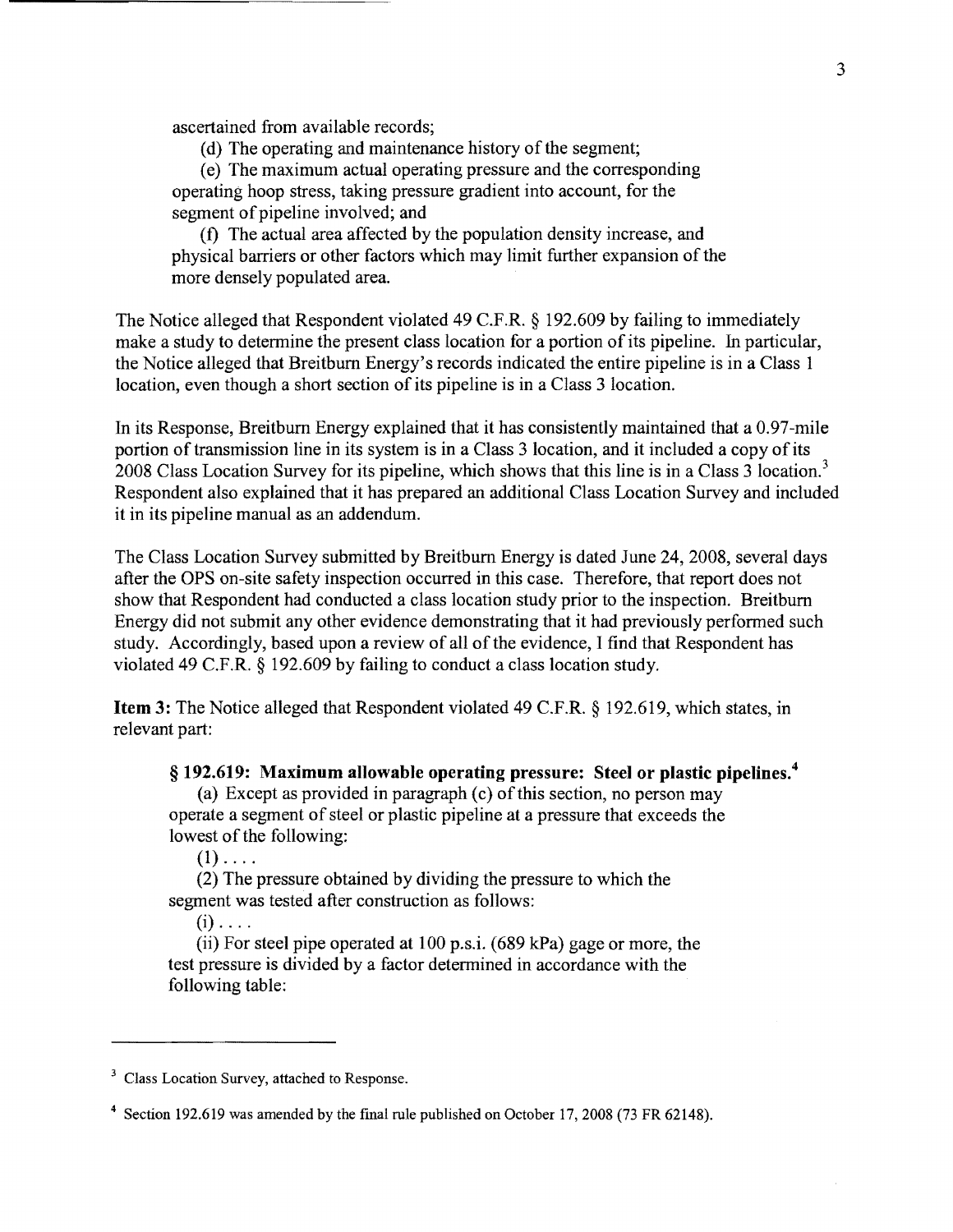#### Factors

| <b>Class location</b> | <b>Segment Installed</b><br><b>Before (Nov 12, 1970)</b> | <b>Segment Installed</b><br>after (Nov 11, 1970) | <b>Segment Converted</b><br>under $\S$ 192.14 |
|-----------------------|----------------------------------------------------------|--------------------------------------------------|-----------------------------------------------|
|                       | 1.10                                                     | 1.10                                             | 1.25                                          |
| 2                     | 1.25                                                     | 1.25                                             | 1.25                                          |
| 3                     | 1.40                                                     | 1.50                                             | 1.50                                          |
| 4                     | 1.40                                                     | 1.50                                             | 1.50                                          |

The Notice alleged that Respondent violated 49 C.F.R. § 192.619 by operating its pipeline at a pressure that routinely exceeds the established maximum allowable operating pressure (MAOP). Specifically, the Notice alleged that Breitburn Energy specified that the MAOP of its line was 200 psi based on the results of a 1994 hydrostatic pressure test. However, the Notice further alleged that Respondent maintained a normal operating pressure for this line of200-250 psi, and that it had set the pressure relief valve at 250 psi. Breitburn Energy did not contest the allegation of the violation, but explained that it had mistakenly reported the operating pressure to be 200-250 psi. Respondent also claimed that the operating pressure of the line, based on measurements taken after the OPS inspection, is and has been 160-175 psi.

The records reviewed at the time of the OPS inspection showed that Breitbum Energy was consistently operating the line above its MAOP. Respondent has not introduced any evidence that refutes that fact. Accordingly, based upon a review of all of the evidence, I find that Respondent violated 49 C.F.R. § 192.619 by exceeding the established MAOP for its pipeline.

Item 4: The Notice alleged that Respondent violated 49 C.F.R. § 192.739, which states, in relevant part:

### § 192.739 Pressure limiting and regulating stations: Inspection and testing.

(a) Each pressure limiting station, relief device (except rupture discs), and pressure regulating station and its equipment must be subjected at intervals not exceeding 15 months, but at least once each calendar year, to inspections and tests to determine that it is

(1) In good mechanical condition;

(2) Adequate from the standpoint of capacity and reliability of operation for the service in which it is employed;

(3) Except as provided in paragraph (b) ofthis section, set to control or relieve at the correct pressure consistent with the pressure limits of § 192.302(a); and

(4) Properly installed and protected from dirt, liquids, or other conditions that might prevent proper operation.

The Notice alleged that Respondent violated 49 C.F.R. § 192.739 by failing to inspect the pressure regulating valve on its line at the prescribed intervals. Specifically, the Notice alleged that for the 3-year period preceding the OPS inspection, Breitbum Energy did not have any records to show that it had inspected its pressure limiting device at least once each calendar year, at intervals not exceeding 15 months, to ensure that it is in good mechanical condition,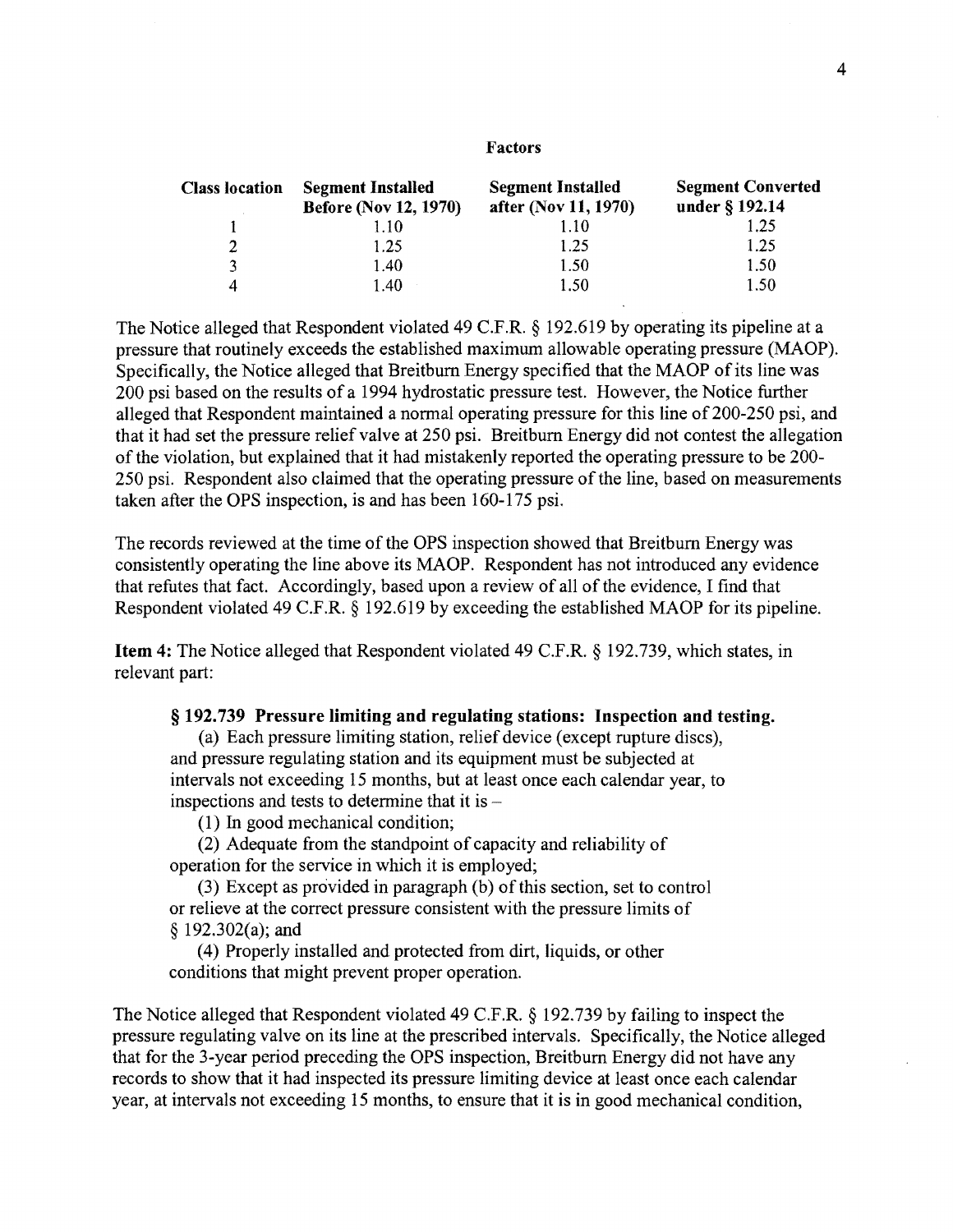has adequate capacity, sets to control or relieve at the correct pressure, and is installed properly.

Respondent did not contest the allegation of violation, but stated that employee responsible for performing those inspections and retaining the required records had taken or destroyed all of those documents when he left the company. Breitburn Energy also stated that its pressure relief device had been "effectively" tested on a routine basis, as "it is set off each time the Southern California Gas Company shuts down its receiving line due to gas quality issues, which in turn causes pressure buildup of the transmission line causing the relief device to go off.<sup> $,5$ </sup>

Breitburn Energy is required to retain a record of each pressure relief inspection for at least 5 years or until the inspection occurs, whichever is longer.<sup>6</sup> Breitburn Energy cannot demonstrate that the pressure relief inspections occurred, because it has no records of the inspections. Moreover, Breitburn Energy acknowledges that the employee responsible for performing those inspections and retaining the required records made false statements about the performance of his duties. Furthermore, the actuation of the relief device as described in Breitburn Energy's Response does not constitute an adequate inspection for purposes ofthis regulation. Accordingly, based upon a review of all of the evidence, I find that Respondent violated 49 C.F.R. § 192.739 by failing to inspect the pressure relief valve for its pipeline at the required intervals.

Item 5: The Notice alleged that Respondent violated 49 C.F.R. § 192.745, which states, in relevant part:

#### § 192.745: Valve maintenance: Transmission lines.

(a) Each transmission line valve that might be required during any emergency must be inspected and partially operated at intervals not exceeding 15 months, but at least once each calendar year.

The Notice alleged that Respondent violated 49 C.F.R. § 192.745 by failing to inspect the mainline block valves on its pipeline at the required intervals. Specifically, the Notice alleged that Breitbum Energy did not have any records to show that it had inspected the block valve on its line for the 3 years preceding the OPS inspection, and that each transmission mainline block valve that may be required during any emergency must be inspected at least once a year, with intervals not exceeding 15 months.

Respondent did not contest this allegation of violation, but explained that its policy is to conduct emergency shutoff valve inspections on an annual basis, and that management was told the required testing was done in this case. However, Breitbum Energy also acknowledged that the documentation associated with those inspections was not in its files.<sup>7</sup>

<sup>5</sup> Response at 3.

 $6$  49 C.F.R. § 192.709(c).

<sup>7</sup> Response at 4.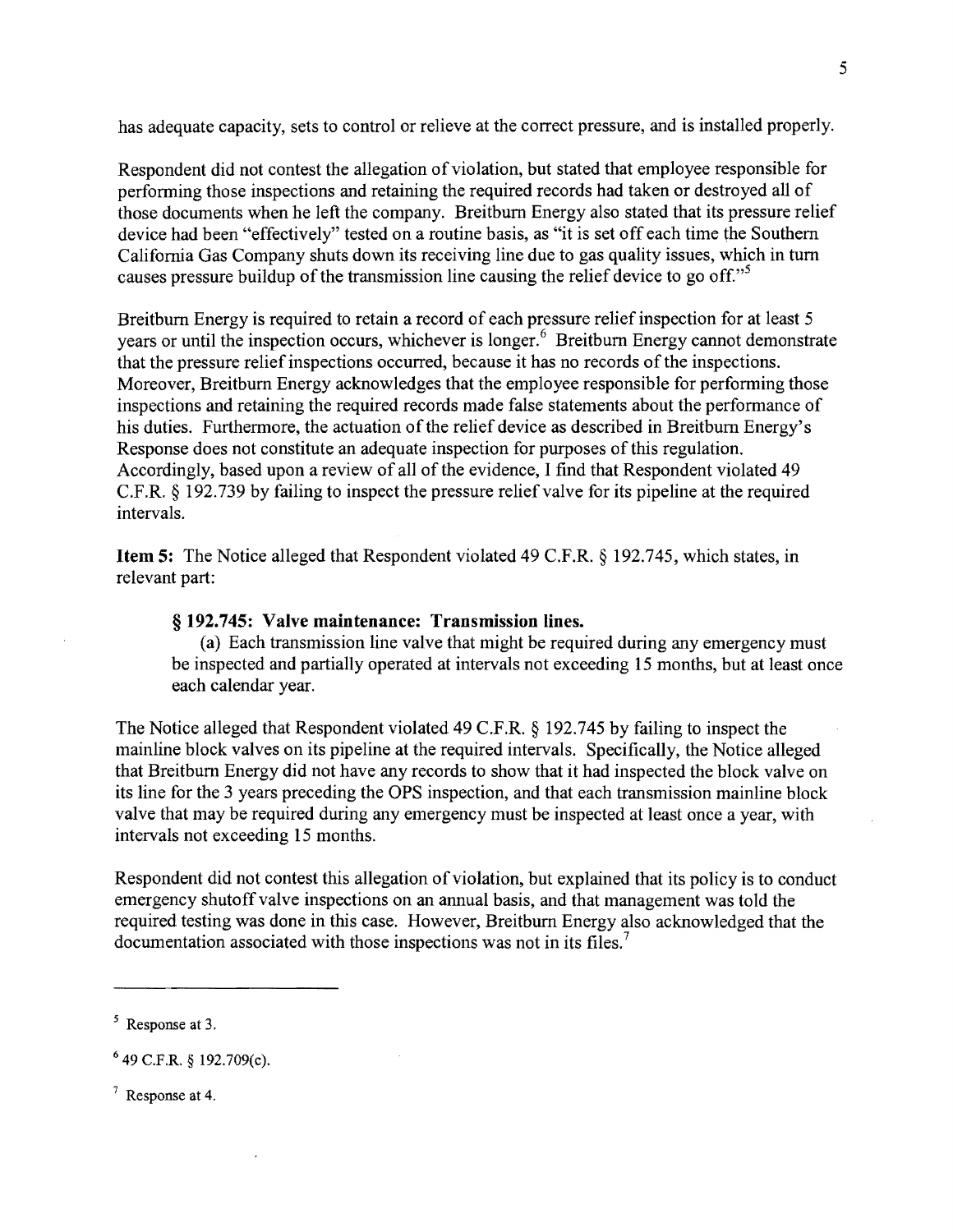Breitbum Energy has a duty to retain a record of each valve inspection for at least 5 years or until the inspection occurs, whichever is longer.<sup>8</sup> Without records of valve inspections, Breitbum Energy cannot demonstrate that the inspections occurred. Accordingly, based upon a review of all of the evidence, I find that Respondent violated 49 C.F.R. § 192.745 by failing to inspect the mainline block valves on its pipeline at the required intervals.

### **ASSESSMENT OF PENALTY**

Under 49 U.S.C. § 60122, Respondent is subject to an administrative civil penalty not to exceed \$100,000 per violation for each day of the violation, up to a maximum of \$1,000,000 for any related series ofviolations. In determining the amount of a civil penalty under 49 U.S.C. § 60122 and 49 C.F.R. § 190.225, I must consider the following criteria: the nature, circumstances, and gravity of the violation, including adverse impact on the environment; the degree of Respondent's culpability; the history of Respondent's prior offenses; the Respondent's ability to pay the penalty and any effect that the penalty may have on its ability to continue doing business; and the good faith of Respondent in attempting to comply with the pipeline safety regulations. In addition, I may consider the economic benefit gained from the violation without any reduction because of subsequent damages, and such other matters as justice may require. The Notice proposed a total civil penalty of \$105,000 for the violations cited above.

In its response, Respondent alleged that for each of the violations, the inspection records are missing because a former employee destroyed or removed the documents from Breitbum premises without permission. Breitburn Energy explained that the employee charged with conducting the required inspections and maintaining the associated records regularly reported to his superiors that the inspections were conducted and recorded. Additionally, the employee verified to Breitbum's Environmental, Health and Safety department that all DOT compliance work was up to date. However, Breitbum Energy later learned that the employee had made false representations to management. This employee is no longer working at Breitbum Energy. After the employee left, Breitburn's management determined that the records of inspections were missing. They believe that the former employee is responsible for the compliance issues and missing records. Since the inspection, Breitburn Energy has replaced the crew at the Seal Beach facility. In addition, Breitbum Energy has instituted new internal policies and procedures to better monitor performance and to duplicate records.<sup>9</sup>

Item 1: The Notice proposed a civil penalty of \$35,000 for Respondent's violation of 49 C.F.R. § 192.465, for failing to inspect the rectifier that provides impressed cathodic protection for the pipeline. Breitburn Energy had no records to show that it had conducted the monitoring at least six times per year, with intervals not exceeding  $2 \frac{1}{2}$  months. In its response, Breitburn Energy requested that the penalty be reduced because there was no adverse impact on the environment, Breitburn Energy has not had any prior violations at this location, and because the missing inspection records are the result of the personnel issue described above. Breitburn Energy stated

<sup>9</sup> Response at 1.

<sup>849</sup> C.F.R. § 192.709(c).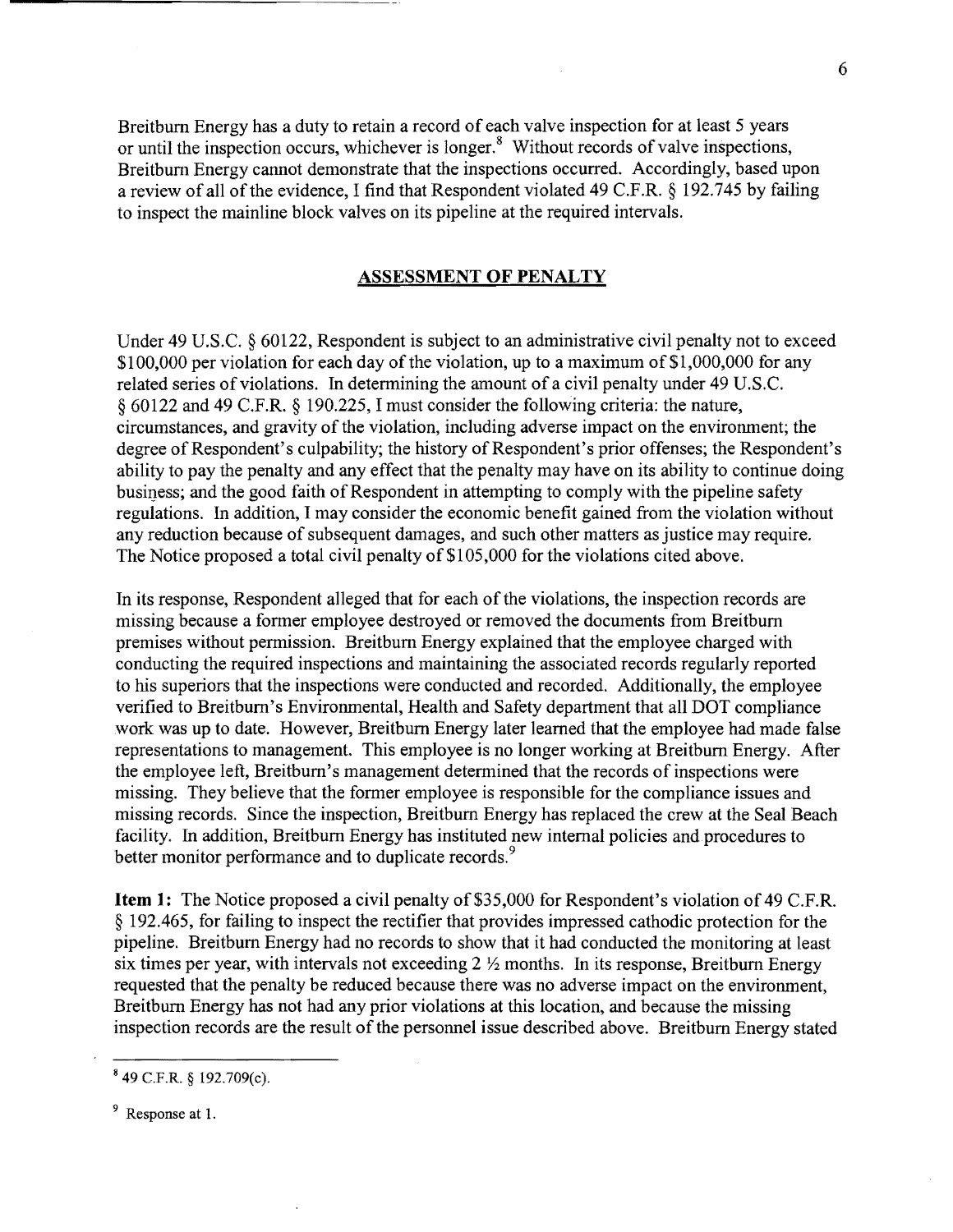that it is "confident that these inspections were conducted."<sup>10</sup> Furthermore, Breitburn Energy asserts that since the change of personnel at the facility, they have been maintaining and are able to locate all required records.

Respondent has not provided any evidence to substantiate its "confidence" in the fact that the required inspections ever occurred. The employee charged with performing those inspections has proven untrustworthy, and there is no other reliable evidence indicating that the inspections occurred. A reduction in the civil penalty is unwarranted because Breitbum Energy has not demonstrated that it took any action, over a period of three years, to ensure that the inspections its employee claimed to be conducting were actually conducted. Based upon the foregoing, I assess Respondent a civil penalty of \$35,000 for violation of 49 C.F.R. § 192.465.

**Item 4:** The Notice proposed a civil penalty of \$35,000 for Respondent's violation of 49 C.F.R. § 192.739, for failing to inspect the pressure relief valve on its pipeline at the required intervals. Respondent has requested a reduction in the proposed penalty because it has a policy in place for inspecting these valves, even though the required documentation is missing due to the actions of its former employee. Breitbum Energy also seeks a reduction because the violation did not result in any adverse impact on the environment, and it has no history of prior violations at this location. However, Breitburn Energy has not shown that it made any efforts to ensure that its policy of inspecting the pressure relief valves was followed by the employees charged with conducting the inspections. Accordingly, I do not find support for a reduction in the civil penalty. Based upon the foregoing, I assess Respondent a civil penalty of \$35,000 for violation of 49 C.F.R. § 192.739.

**Item 5:** The Notice proposed a civil penalty of \$35,000 for Respondent's violation of 49 C.F.R. § 192.745, for failing to inspect the transmission line emergency shutoff valve. Respondent requested a reduced penalty because management had been told the testing was performed, but the former employee destroyed or removed the relevant records. As explained in the assessment of penalty for Items 1 and 4, a reduction in the civil penalty is unwarranted because Breitburn Energy has not demonstrated that it took any measures to ensure that the inspections actually occurred. Based upon the foregoing, I assess Respondent a civil penalty of \$35,000 for violation of 49 C.F.R. § 192.745.

In summary, having reviewed the record and considered the assessment criteria for each of the Items cited above, I assess Respondent a total civil penalty of \$105,000.

Payment of the civil penalty must be made within 20 days of service. Federal regulations  $(49 \text{ C.F.R. } § 89.21(b)(3))$  require such payment to be made by wire transfer through the Federal Reserve Communications System (Fedwire), to the account of the U.S. Treasury. Detailed instructions are contained in the enclosure. Questions concerning wire transfers should be directed to: Financial Operations Division (AMZ-341), Federal Aviation Administration, Mike Monroney Aeronautical Center, P.O. Box 269039, Oklahoma City, Oklahoma 73125. The Financial Operations Division telephone number is (405) 954-8893.

<sup>&</sup>lt;sup>10</sup> Response at 2.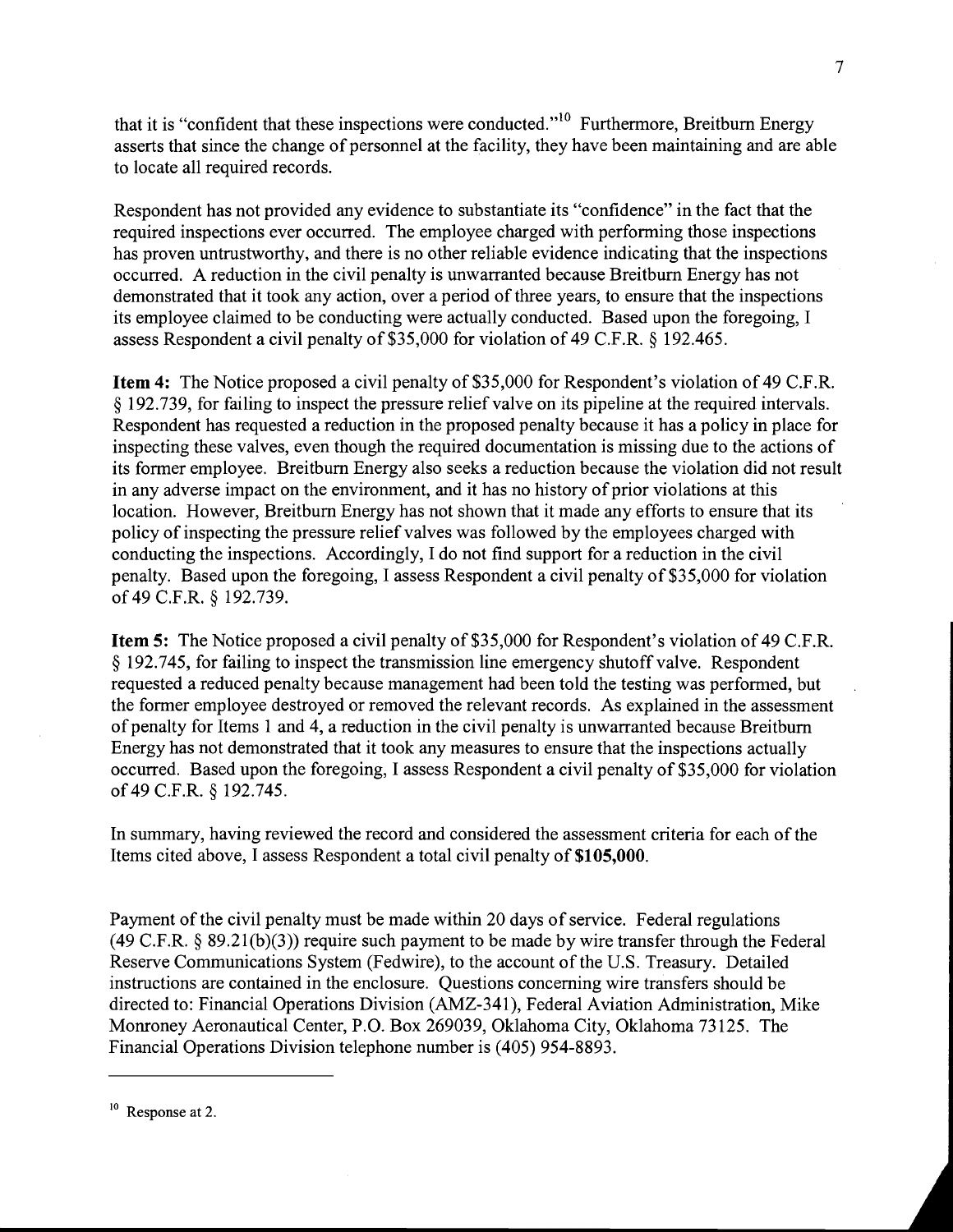Failure to pay the \$105,000 civil penalty will result in accrual of interest at the current annual rate in accordance with 31 U.S.C. § 3717, 31 C.F.R. § 901.9 and 49 C.F.R. § 89.23. Pursuant to those same authorities, a late penalty charge of six percent (6%) per annum will be charged if payment is not made within 110 days of service. Furthermore, failure to pay the civil penalty may result in referral of the matter to the Attorney General for appropriate action in a district court of the United States.

### COMPLIANCE ORDER

The Notice proposed a compliance order with respect to Items 1,2,3,4, and 5 in the Notice for violations of49 C.F.R. §§ 192.465, 192.609, 192.619, 192.739, 192.745, respectively. Under 49 U.S.C. § 60118(a), each person who engages in the transportation of gas or who owns or operates a pipeline facility is required to comply with the applicable safety standards established under chapter 601. The Respondent has taken the following actions specified in the proposed compliance order:

> 1. With respect to the violation of  $\S$  192.465 (Item 1), Respondent has replaced personnel at the Seal Beach Facility and has instituted procedures to monitor performance and to duplicate records. Since the change of personnel, Breitburn Energy has conducted timely external corrosion monitoring and maintained the required records.<sup>11</sup>

2. With respect to the violation of § 192.609 (Item 2), Respondent conducted a Class Location Survey dated June 24, 2008 and has prepared an additional Class Location Survey that it has included in its pipeline manual.<sup>12</sup>

3. With respect to the violation of § 192.619 (Item 3), Respondent took operating pressure measurements and determined that its normal operating pressure does not exceed its maximum allowable operating pressure. Respondent is also conducting a full evaluation of the pipelines at the facility to ensure that all systems are set at and operating at optimal pressures and settings.<sup>13</sup>

4. With respect to the violation of § 192.739 (Item 4), Respondent has corrected the personnel issues that led to the lack of records of inspections of the regulating valve.

5. With respect to the violation of  $\S$  192.745 (**Item 5**), Respondent has corrected the

<sup>13</sup> See Response at 3.

<sup>&</sup>lt;sup>11</sup> See Response at 2, and attachment to Response: "Sample Rectifier Inspection Logs."

<sup>&</sup>lt;sup>12</sup> See attachment to Response.